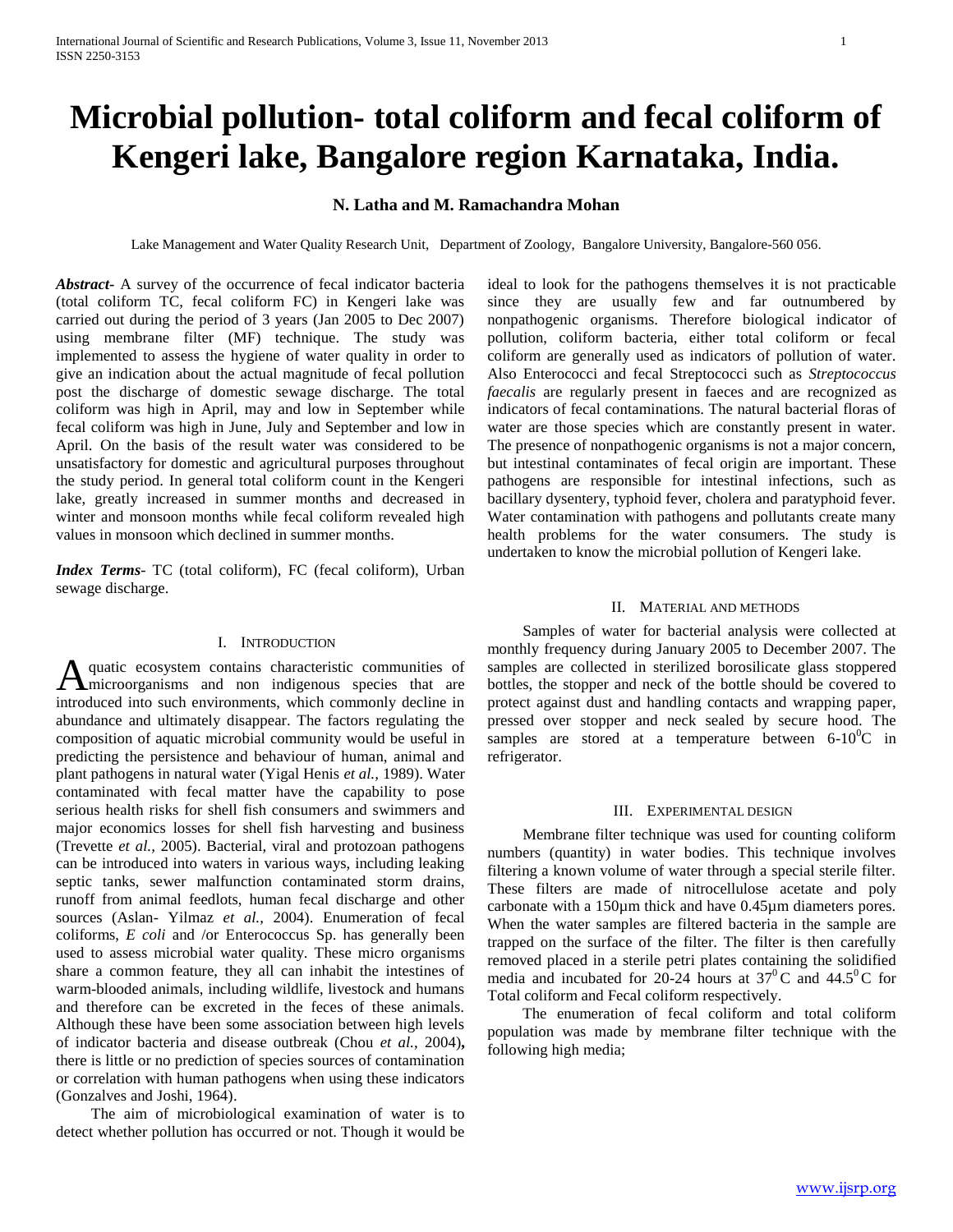#### IV. M-FC MEDIA

 The medium containing: Tryptone 10.0g; Proteose peptone No.3 5.0g; Yeast extract 3.0g; Sodium Chloride 5.0g; Lactose 12.5g, Bile Salt No.3 1.5g; Aniline blue 0.1g; Agar 15.0g and water 1000ml.

### V. M- ENDO MEDIA

 The medium containing: Tryptose 10.0; Thiopeptone, 5.0; casitone, 5.0; yeast extract,1.5; lactose, 12.5; sodium chloride, 5.0; dipotassium dihydrogen, 4.37; potassium dihydrogen phosphate, 1.375; sodium lauryl sulfate, 0.05; sodium dosolycholate, 0.10; sodium sulfite, 2.10; basic fuchsin, 1.05; Agar 15.0g and water 1000ml.

#### VI. RESULT AND DISCUSSION

 The total coliform count during 2005-2007 is represented in the fig. 1.In the year 2005, the highest total coliforms were observed (232/100ml) in May and lowest were observed (98/100ml) in September. In the year 2006, the highest total coliforms were observed (510/100ml) in April and lowest were observed (210/100ml) in September. In 2007, highest total coliforms were observed (1500/100ml) in May and lowest total coliforms were observed (640/100ml) in September.

 The fecal coliform count during 2005-2007 is represented in the fig. 2. In the year 2005, the highest fecal coliforms were observed (98/100ml) in June and lowest were observed (48/100ml) in April. In the year 2006, the highest fecal coliforms were observed (112/100ml) in September and lowest were observed (70/100ml) in April. In 2007, highest fecal coliforms were observed (510/100ml) in July and lowest fecal coliforms were observed (210/100

ml) in April.

 The water contamination, the outcome of rapid development of industry, has resulted in contamination of all kinds of natural water system. This contamination is not only confined to highly industrialized countries, where the population explosion has given rise to complications such as increasing amounts of waste, waste water and other types of contaminants which have endangered living organisms dependent on this vital resource. Water acquires bacteria from air, soil, sewage, organic wastes, dead plants and animals. Almost any organism may thus be found in water at any time. However, most of the bacteria find condition unfavourable and soon die and survivors contribute natural flora of that water body. Coliform bacteria also consists of an artificial grouping of organisms believed to be associated with fecal pollution but in reality may also include environmental organisms from soil, vegetation and decaying organic matter (Geldreich and Bordnee, 1962).

 Total coliforms are a group of closely related bacteria that are not harmful to humans. TC is common inhabitants of ambient water and may be injured by environmental stress, lack of nutrients and water treatment in a manner similar to most bacterial pathogens. TC are used to determine the adequacy as otherwise the data obtained on TC in the studied lake indicate the degree of pollution, and its relationship to sewage input quanta in the different lakes. In general, it is found that the densities of TC greatly increased in the summer months and decreased in winter and monsoon months, a trend that is dependent on the inflow of water into the lakes.

 Higher values of bacteria in Kengeri lake was due to bathing and washing at the locations making them more polluted further cattle dropping from the catchment area have contributed for its count this is in similar with the findings of (Bagde and Varma, 1982). Bacterial number was reported lowest in the winter and highest in summer in many water bodies as reported by (Saxena *et al.,* 1966 and Seenayya, 1973). Low winter counts were attributed to lower multiplication and poor growth following low temperature. The highest coliform counts were witnessed in summer when dissolved oxygen was the least. This may be due to heavy consumption of dissolved oxygen, which was more vigorous in warm weather (Hannan, 1979).

 Fecal coliform bacteria are routinely used to monitor aquatic systems for sewage contamination, and considerable attention has been directed at evaluating the survival of FC in aquatic systems. The general trend of the densities of FC greatly increased in the monsoon months and decreased in the summer months (as in the case of TC highest bacterial population during monsoon months is obviously due to transport of organic matter from various sources through surface run off from the catchment area). Other factors that have increased bacterial population density in Kengeri lake are a) the human activities causing pollution and b) the runoff water from catchments areas flowing into the lakes with abundant nutrients and direct sewage inlet into lake. The temperature also influences the trend in variation of density of bacterial population. This is in accordance to other researchers (Patralekha, 1992).

 Fecal coliform bacteria are bacteria that originate from intestinal tracts of homothermic animals. Their presence indicates fecal contamination of water. Total and fecal coliform bacteria are sensitive and commonly used indicators of bacterial pathogen contamination of natural waters. Their presence implies the potential presence of micro organisms that are pathogenic to humans. Fecal coliform bacteria have a strong correlation with fecal contamination of water from warm-blood animals. If 1 fecal coliform per 100 ml of water is detected, the water is considered unsafe to ingest (USEPA, 1998). Since the counts are higher than USEPA standards the Kengeri lake water is unsafe for human and domestic usage. Further agricultural operations need to be aware of the potential for the spread of disease-causing micro organisms to farm workers while handling such water. Disease associated with enteric bacteria range from bacteria that cause mild to life threatening gastroenteritis, hepatitis, skin infection, wound infections, conjunctivitis, respiratory infections, and generalized infections (Moe, 1997).

 Moreover, human activities in the catchments area usually cause some intensification of the transport of nutrients, thus aggravating the processes of degradation. In addition storm water and other sources without a human component can contribute heavy loads of indicator bacteria to surface water (Haack *et al.,* 2003). From the observations made in the present study, it is also evident that interferences in the catchment area by direct or indirect activities of human and cattle influences the water quality of the studied lake.